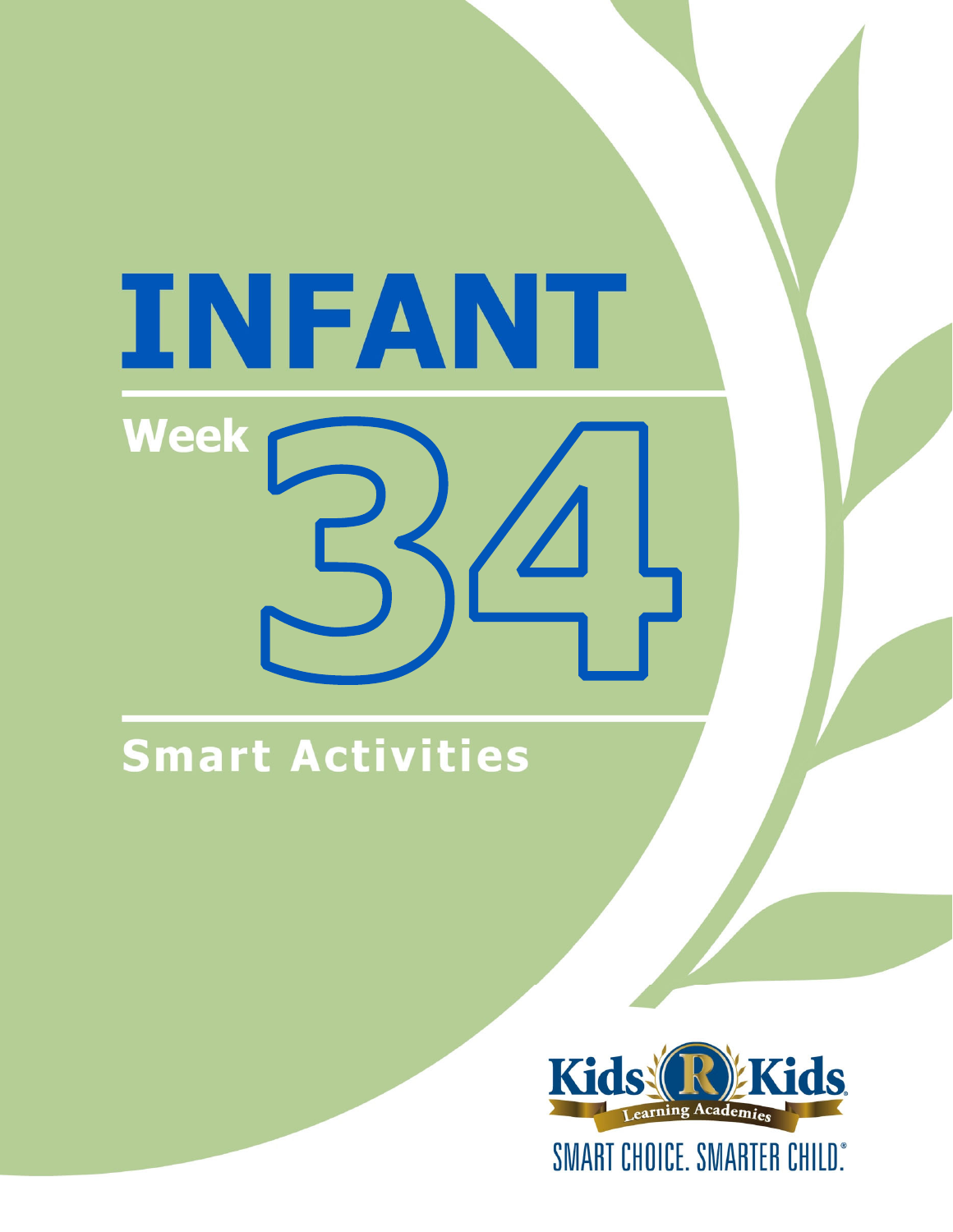# Day 1 **Week 34**

#### **Family Love**

#### **Materials:** picture of the family **Instructions:**

- 1. Hold your baby and say, "This is your family, and we love you very much."
- 2. As you name each person, observe your baby's reactions for recognition.
- 3. Repeat as you promote language development.
- 4. Encourage and praise all responses.



#### **Lovely Frame**

**Materials:** construction paper, paint **Preparation:** Cut out the middle of the paper. **Instructions:** 

- 1. Hold your baby and say, "We are going to paint a frame to put a favorite picture of our family inside."
- 2. Put some paint on the frame and assist your baby in painting.
- 3. Encourage all efforts as your baby uses art materials.
- 4. Enjoy this priceless art.



#### **Just a Family**

**Materials:** internet access, website: https://youtu.be/ii\_LtHrEiao

<u>IRtps.//yodd.be/il\_Edificitoloups.//yodd.be/il\_Edificitoloups.<br>**Preparation:** Preview video.<br>1. Enjoy this sing along about a family.</u> **Preparation:** Preview video.

#### **Instructions:**

- 
- 2. Talk about family fun times with your baby.
- 3. Encourage and praise all responses.



#### **Sign Language "Done"**

#### **Instructions:**

- 1. Place both open hands with fingers pointing up facing the chest then shake them so that palms face down.
- 2. The sign after a verb means past tense. For example, "Eat finished" means "I've finished eating." "Ice cream finished" means "I've finished eating ice cream."



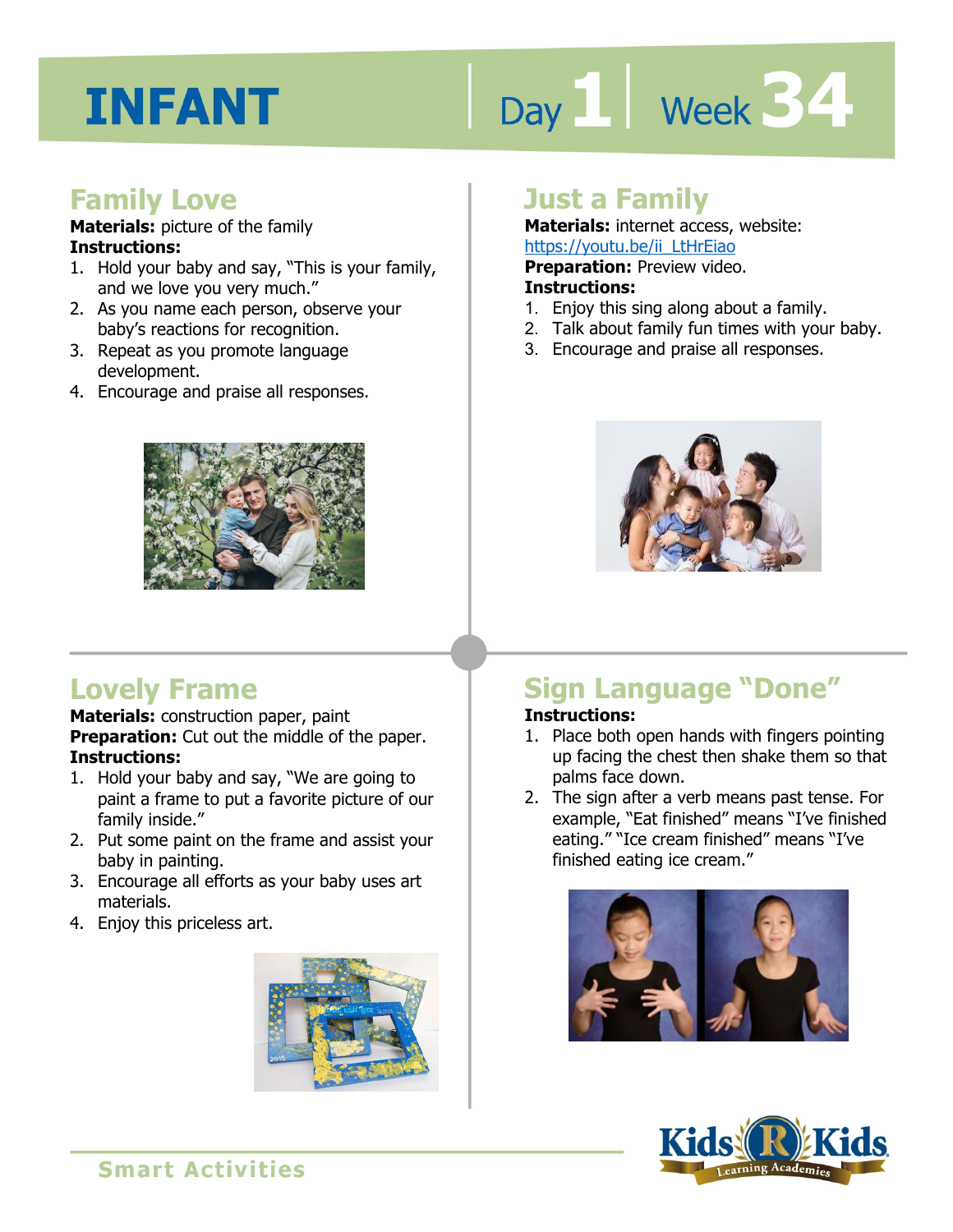# Day 2 **Week 34**

#### **Yummy Sweets**

#### **Materials:** pictures of desserts **Instructions:**

- 1. Hold your baby and say, "These are yummy desserts. You eat them after a delicious meal."
- 2. Point to each picture and describe as you encourage responses from your baby.
- 3. Repeat as your baby imitates pointing at pictures.



#### **Feast for 10**

**by Cathryn Falwell Materials:** internet access, website:

**https://youtu.be/UN7Ff1pICkc**<br>**Preparation:** Preview video.<br>**Instructions:**<br>4 Friex the read aloud book with your **Preparation:** Preview video. **Instructions:** 

- 1. Enjoy the read aloud book with your child.
- 2. Encourage and praise responses to the story.



#### **Sweet Collage**

**Materials:** pictures of desserts, paper, glue **Preparation:** Gather materials. **Instructions:** 

- 1. Hold your baby and say, "We are going to make a dessert collage."
- 2. Assist you baby with gluing the pictures on the paper.
- 3. Encourage and praise all efforts.



#### **Sign Language "Done"**

#### **Instructions:**

- 1. Place both open hands with fingers pointing up facing the chest then shake them so that palms face down.
- 2. The sign after a verb means past tense. For example, "Eat finished" means "I've finished eating." "Ice cream finished" means "I've finished eating ice cream."



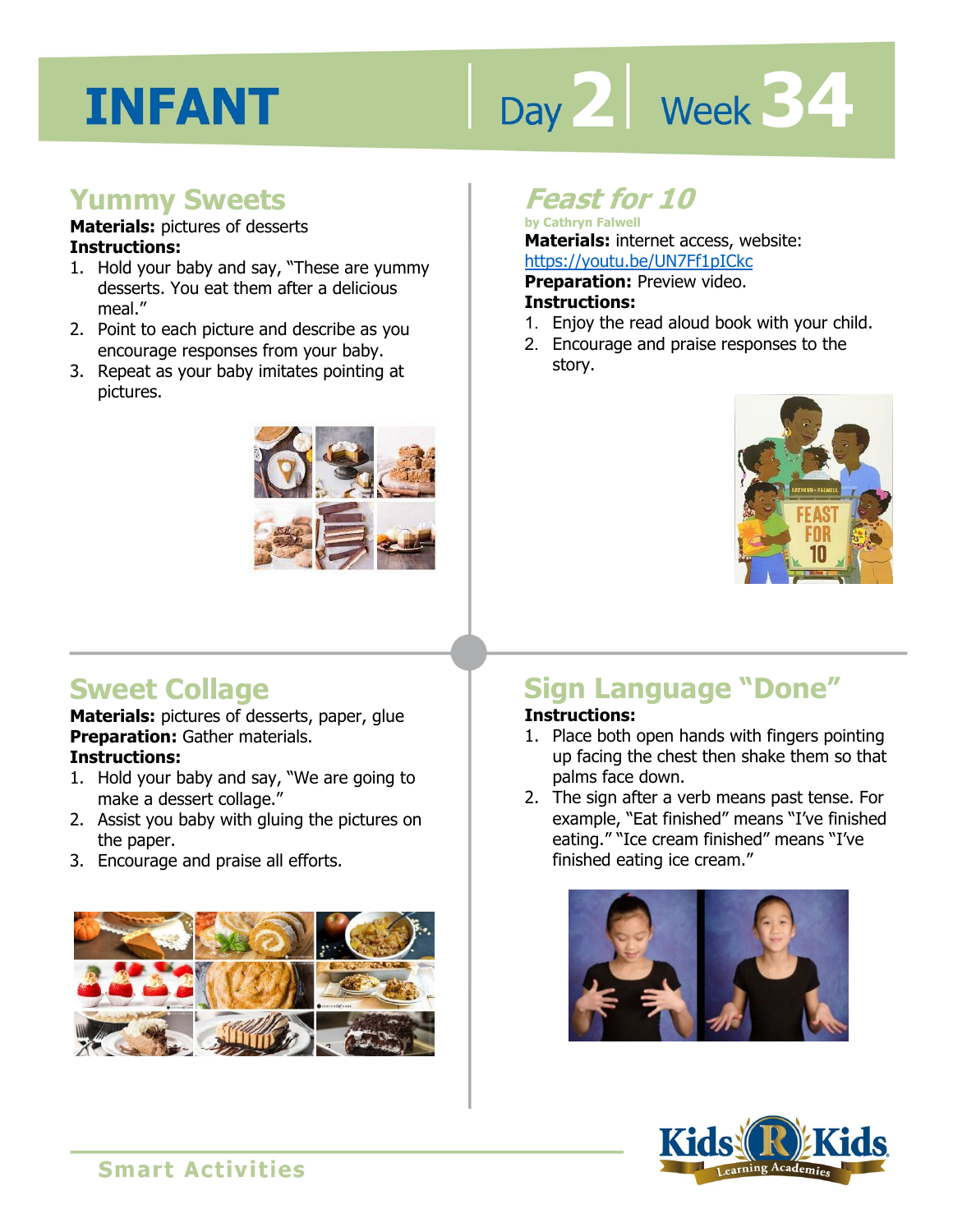# Day 3 | Week 34

#### **Spoons Spoons**

**Materials:** various spoons (colors and sizes) **Preparation:** Gather materials. **Instructions:** 

- 1. Hold your baby and say, "These are spoons."
- 2. Allow him/her to explore the spoons as you describe their functions.
- 3. Repeat as your baby explores objects with different characteristics.



#### **Biscuit is Thankful**

**Materials:** internet access, website: https://youtu.be/H-DLO41DBwE

**Preparation:** Preview video.

#### **Instructions:**

- **IRCOS.//YOUGE.DE/IT-DEO-TIDBWE**<br>**Preparation:** Preview video.<br>1. Enjoy the read aloud story with your child.
- 2. Point out details of the story to promote language development.



#### **Noisy Spoons**

**Materials:** two spoons **Preparation:** Gather materials. **Instructions:** 

- 1. Hold your baby and say, "We are going to tap the spoons together."
- 2. Assist your baby with tapping the spoons together.
- 3. Repeat as your baby shows an interest in the spoons.
- 4. Encourage and praise all efforts.



#### **Sign Language "Done"**

#### **Instructions:**

- 1. Place both open hands with fingers pointing up facing the chest then shake them so that palms face down.
- 2. The sign after a verb means past tense. For example, "Eat finished" means "I've finished eating." "Ice cream finished" means "I've finished eating ice cream."



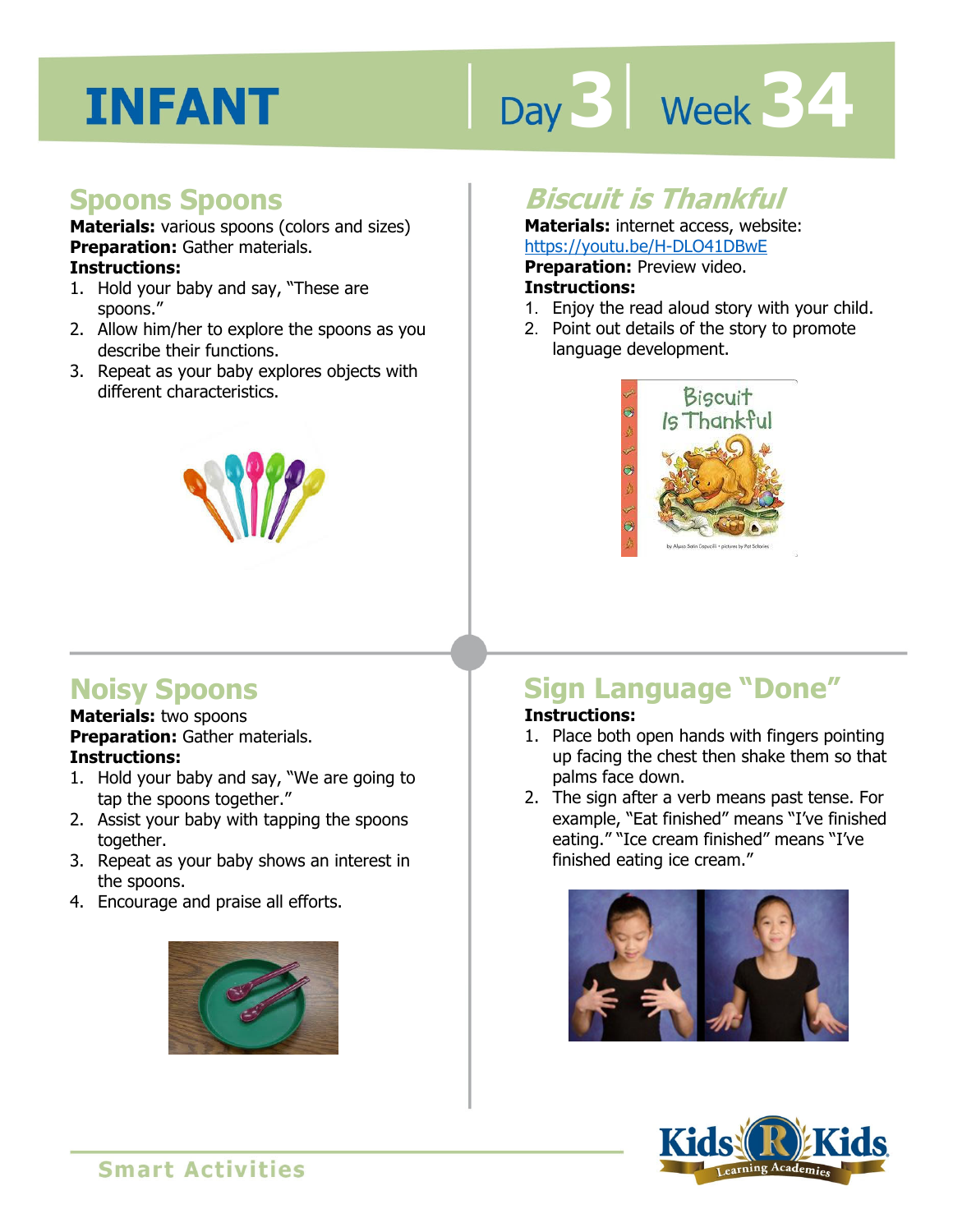# Day 4 **Week 34**

#### **The Turkey**

#### **Instructions:**

1. Hold your baby and say, "We are going to say a finger play about a turkey."

> Gobble Gobble went the turkey (hold up one finger and wiggle it) Gobble Gobble went them all (hold up five fingers wiggle them) Gobble Gobble went the turkeys (hold up all five and wiggle) Now watch them all fall. (collapse all fingers)

2. Repeat as you promote language development.



#### **Turkey Art**

**Materials:** paper, paint **Preparation:** Gather materials. **Instructions:** 

- 1. Hold your baby and say, "We are going to create a turkey with a handprint."
- 2. Paint your baby's hand a gently press it on the paper.
- 3. Add addition features of the turkey.
- 4. Praise all efforts.



#### **Five Turkeys**

**Materials:** internet access, website: https://youtu.be/Bx31l2LrcfI

**Preparation:** Preview video.

#### **Instructions:**

- 1. Enjoy this sing along about turkeys.
- 2. Count down with this sing along as your baby responds to music.
- 3. Encourage all responses.



#### **Sign Language "Done"**

#### **Instructions:**

- 1. Place both open hands with fingers pointing up facing the chest then shake them so that palms face down.
- 2. The sign after a verb means past tense. For example, "Eat finished" means "I've finished eating." "Ice cream finished" means "I've finished eating ice cream."